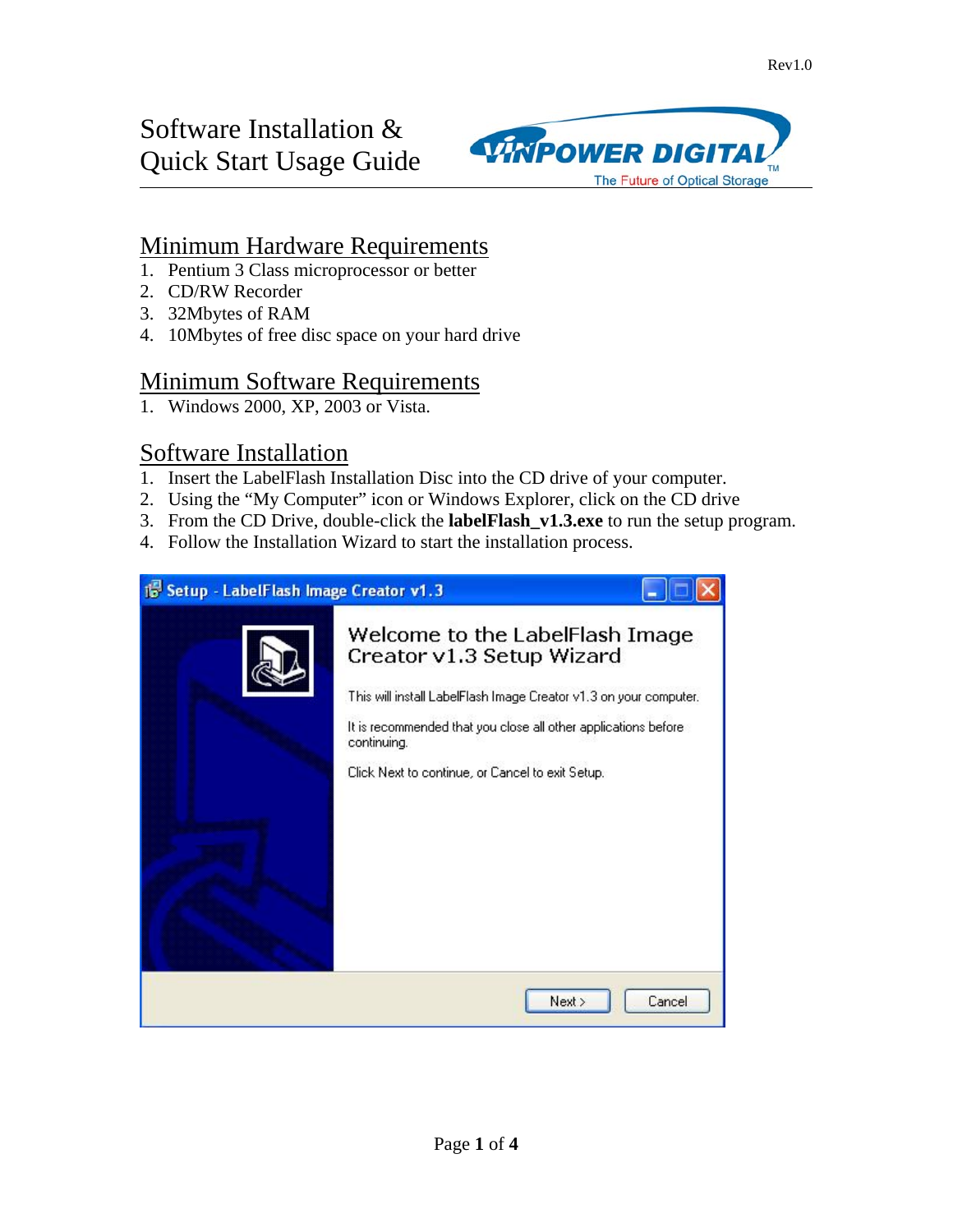5. During the installation process, you will be prompted for a Product Key. Such product key can be found on the Installation Disc.

| 18 Setup - LabelFlash Image Creator v1.3                  |                            |
|-----------------------------------------------------------|----------------------------|
| <b>User Information</b><br>Please enter your information. |                            |
| User Name:                                                |                            |
| Organization:                                             |                            |
| Product Key:                                              |                            |
|                                                           |                            |
|                                                           |                            |
|                                                           |                            |
|                                                           | Cancel<br>< Back<br>Next > |

6. Upon successful installation of the above software, click the **Finish** button to complete the installation.

| 15 Setup - LabelFlash Image Creator v1.3 |                                                                                                                                                                                                                                                      |  |  |
|------------------------------------------|------------------------------------------------------------------------------------------------------------------------------------------------------------------------------------------------------------------------------------------------------|--|--|
|                                          | Completing the LabelFlash Image<br>Creator v1.3 Setup Wizard<br>Setup has finished installing LabelFlash Image Creator v1.3 on<br>your computer. The application may be launched by selecting<br>the installed icons.<br>Click Finish to exit Setup. |  |  |
|                                          | Finish                                                                                                                                                                                                                                               |  |  |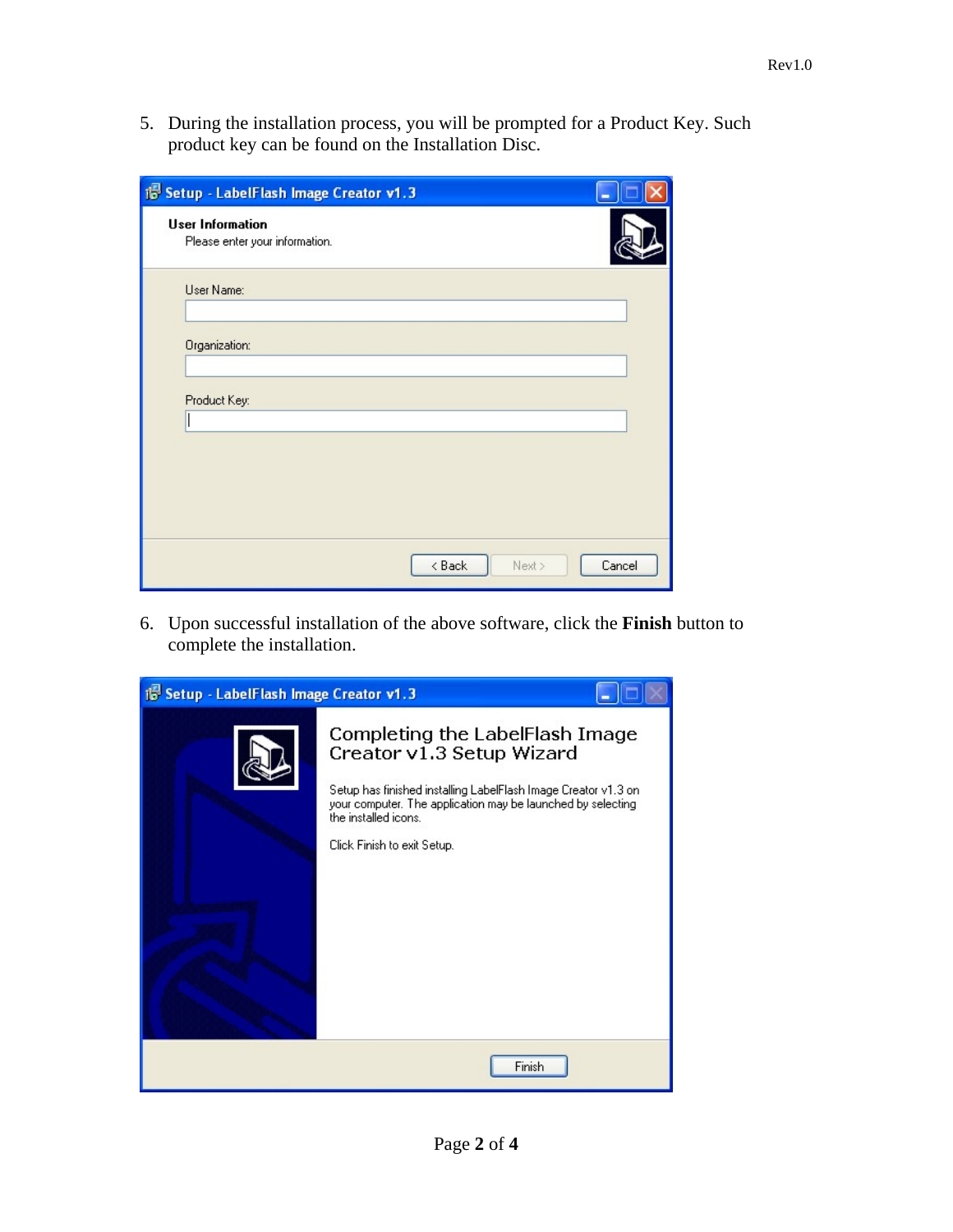## Software Quick Start User Guide

The following Quick Start Guide will demonstrate how to use the **LabelFlash Image Creator** to generate the label files that can be used by the LabelFlash Duplicator.

- 1. Launch the **LabelFlash Image Creator** 
	- $\triangleright$  Click the shortcut  $\sqrt{\frac{1}{2}}$  on your desktop
	- $\triangleright$  Or you can find the program launch shortcut in Start > All Programs > LabelFlash

#### 2. Select Artwork

Click the **Open Picture File (BMP)** to select the picture you'd like to use.

| <sup>W</sup> LabelFlash Image Creator v1.3 |                          |       |
|--------------------------------------------|--------------------------|-------|
| LabelFlash Writer Profile                  |                          |       |
| PIONEER DVD-RW DVR-218L                    |                          |       |
| Open Picture File(BMP)                     | $\nabla$ Picture Scaling |       |
|                                            | <b>Inner Radius</b>      | 图 mm  |
|                                            | Outer Radius             | 58 mm |
|                                            | Preview                  |       |
|                                            | Generate                 |       |
|                                            | Modify                   |       |
| Progress<br>Ready<br><b>Buffer</b>         |                          |       |
|                                            |                          |       |